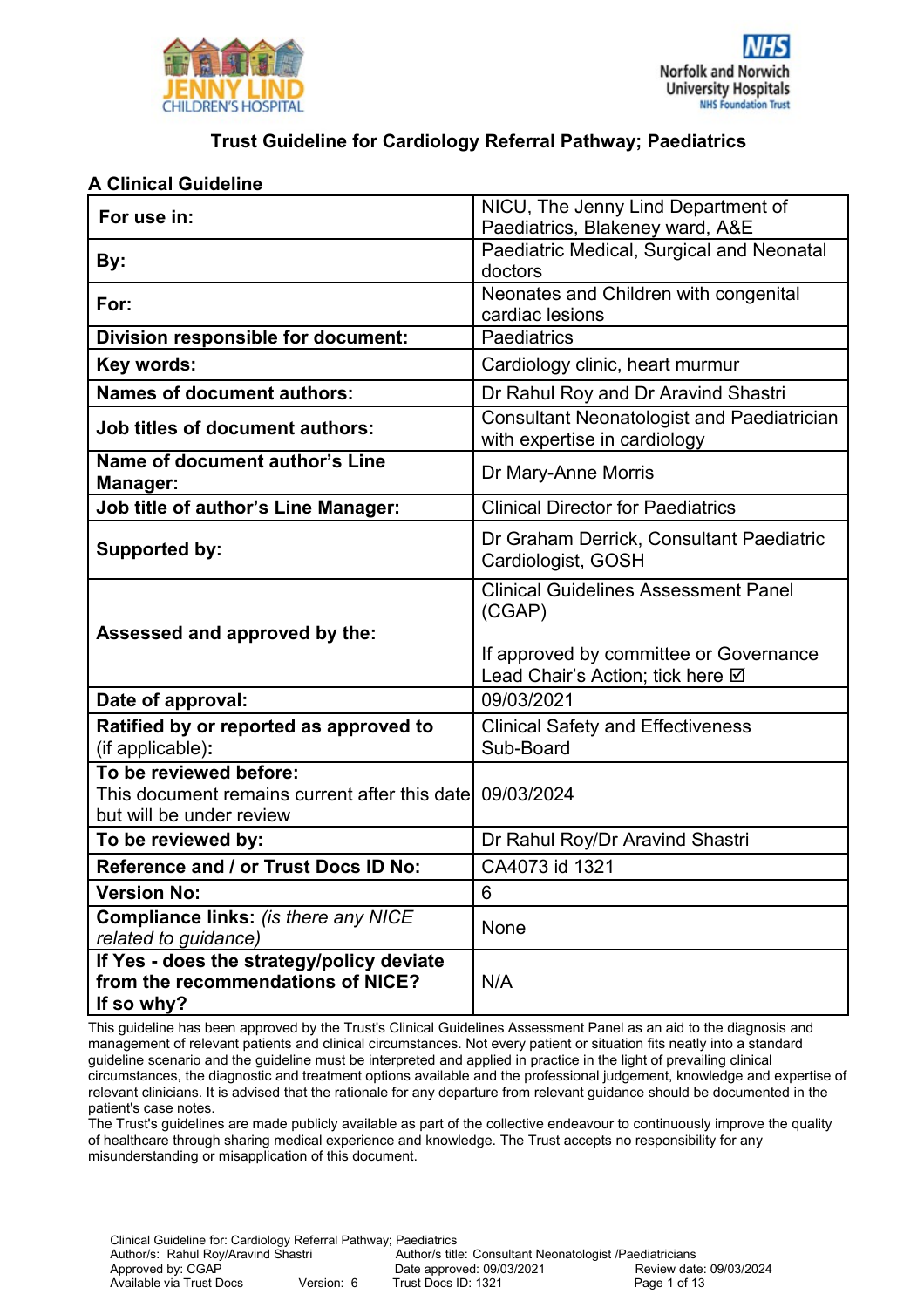



#### **Version and Document Control:**

| <b>Version</b><br><b>Number</b> | Date of<br><b>Update</b> | <b>Change Description</b>        | <b>Author</b>    |
|---------------------------------|--------------------------|----------------------------------|------------------|
| 6                               | 09/03/2021               | Referral table added as appendix | <b>Rahul Roy</b> |
|                                 |                          |                                  |                  |
|                                 |                          |                                  |                  |
|                                 |                          |                                  |                  |

#### **This is a Controlled Document**

Printed copies of this document may not be up to date. Please check the hospital intranet for the latest version and destroy all previous versions.

#### **Glossary**

| GD         | <b>Graham Derrick</b>                         | <b>SVT</b> | Supraventricular Tachycardia       |
|------------|-----------------------------------------------|------------|------------------------------------|
| <b>RR</b>  | <b>Rahul Roy</b>                              | QTc        | <b>Correct QT</b>                  |
| <b>AS</b>  | <b>Aravind Shastri</b>                        | <b>WPW</b> | Wolff-Parkinson-White              |
| <b>FM</b>  | <b>Florian Moenkemeyer</b>                    | <b>ECG</b> | Electrocardiogram                  |
| <b>PEC</b> | Paediatrician with Expertise<br>in Cardiology | <b>EEG</b> | Electroencephalogram               |
| <b>VSD</b> | Ventricular septal Defect                     | <b>MR</b>  | <b>Mitral Regurgitation</b>        |
| <b>ASD</b> | <b>Atrial Septal Defect</b>                   | <b>TR</b>  | <b>Tricuspid Regurgitation</b>     |
| <b>PS</b>  | <b>Pulmonary stenosis</b>                     | <b>MVP</b> | <b>Mitral Valve Prolapse</b>       |
| AoS        | <b>Aortic Stenosis</b>                        | <b>ICC</b> | <b>Inherited Cardiac Condition</b> |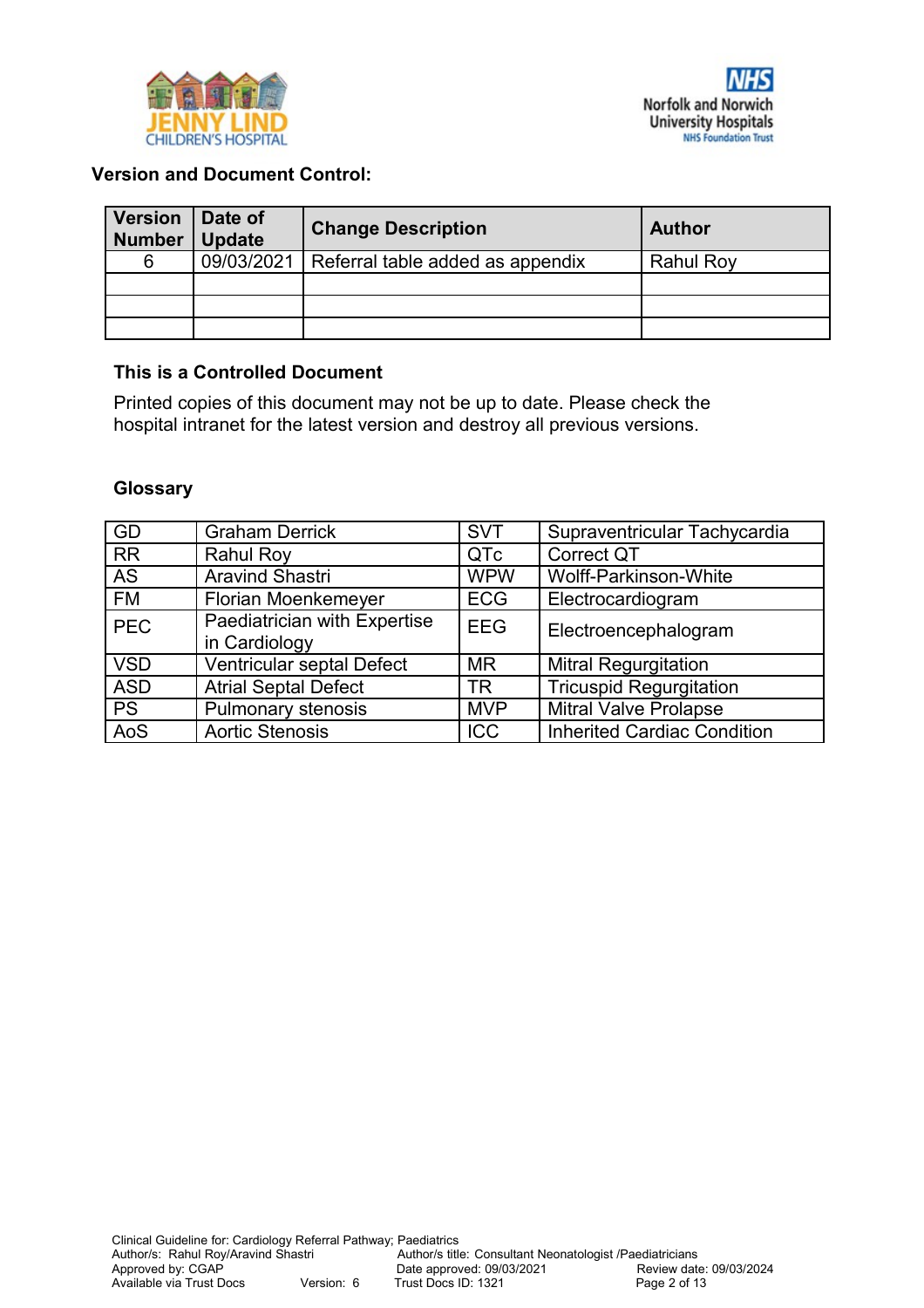#### **Quick reference guideline**

### **Paediatric Cardiology clinics: referral pathway**

Paediatric Cardiac lesions are to be referred for assessment to Dr Rahul Roy (PEC), Dr or Aravind Shastri (PEC) locally. Tertiary outreach Paediatric Cardiology clinic is run jointly with Dr Graham Derrick (GD, Consultant Paediatric Cardiologist) or Dr Florian Moenkemeyer (FM). Please follow the algorithm below to refer to the appropriate Consultant.

#### **Any request for echocardiogram has to be discussed and approved by the consultant in charge of the patient.**

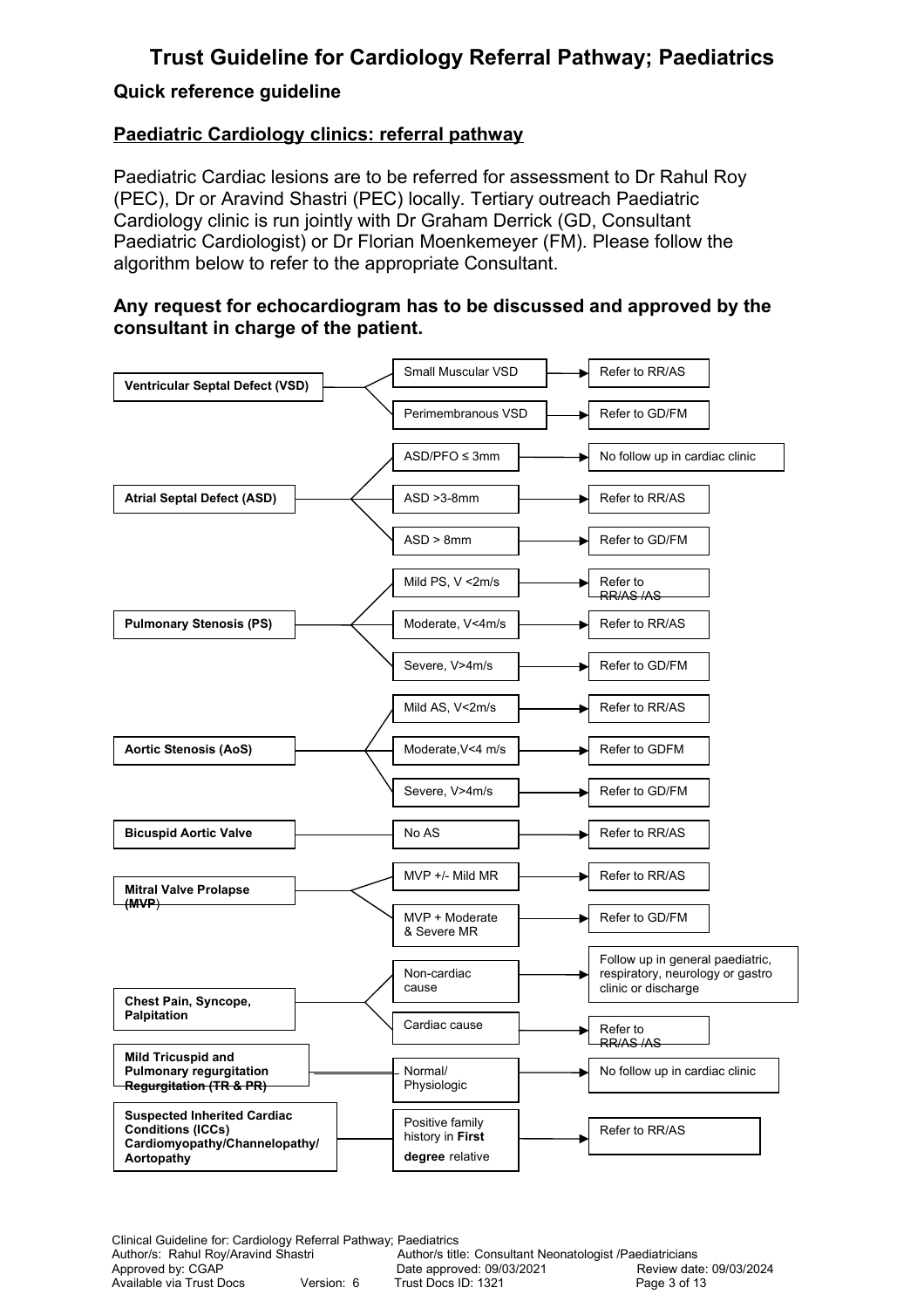### **Objective**

- To define the services offered by the local Paediatrician with expertise in Cardiology (PEC).
- To define the services offered in the outreach paediatrician cardiology clinics run jointly with the tertiary centre Paediatric Cardiologist.

## **Rationale**

The provision of paediatric cardiology services in a hub and spoke configuration is widely accepted. The workload undertaken in the outreach paediatric cardiology clinics by the Paediatric Cardiologist from the tertiary centre is continuing to increase. There has been an increase in the number of referral of children with asymptomatic murmur for evaluation by echocardiography.

This is in part due to increased detection of murmurs by general practitioners and paediatricians and the need for reassurance of cardiac normality.

The concept of joint outreach paediatric cardiology clinics where a paediatric cardiologist works closely with a paediatrician with an interest in paediatric cardiology would ensure efficient use of the time of the paediatric cardiologist so that the more needy patients can be easily fitted into these clinics.

These joint clinics will ensure that The British Congenital Cardiac Association (BCCA), Royal College of Paediatrics and Child Health (RCPCH) guidance and recommendation of the Department of Health document The Paediatric and Congenital Cardiac Services Review (PCCSR) for Paediatrician with expertise in cardiology (PEC) and issues of clinical governance are fulfilled. This local paediatrician delivered cardiology service will endeavour to make the patient journey from referral to specialist opinion and assessment a seamless pathway.

## **Broad recommendations**

The incidence of congenital heart disease is 8 in 1000 live-born babies and this has remained consistent over several decades. The prevalence will continue to rise, as treatments continue to become more successful. Any child with a cardiac abnormality will be seen or discussed with the Paediatric Cardiologist and would have a clear plan for follow up, jointly agreed by the cardiologist and local paediatrician. Clinical governance issues related to maintenance of expertise, continuous professional development, audit of practice, including workload and patient referral pattern will be carried out.

Also see this quideline need to be cross referenced to the O & G quideline entitled "Trust Guideline for Referral when a Fetal Abnormality is detected" -[Trustdocs ID: 882](http://trustdocs/Doc.aspx?id=882) (guideline number AO16).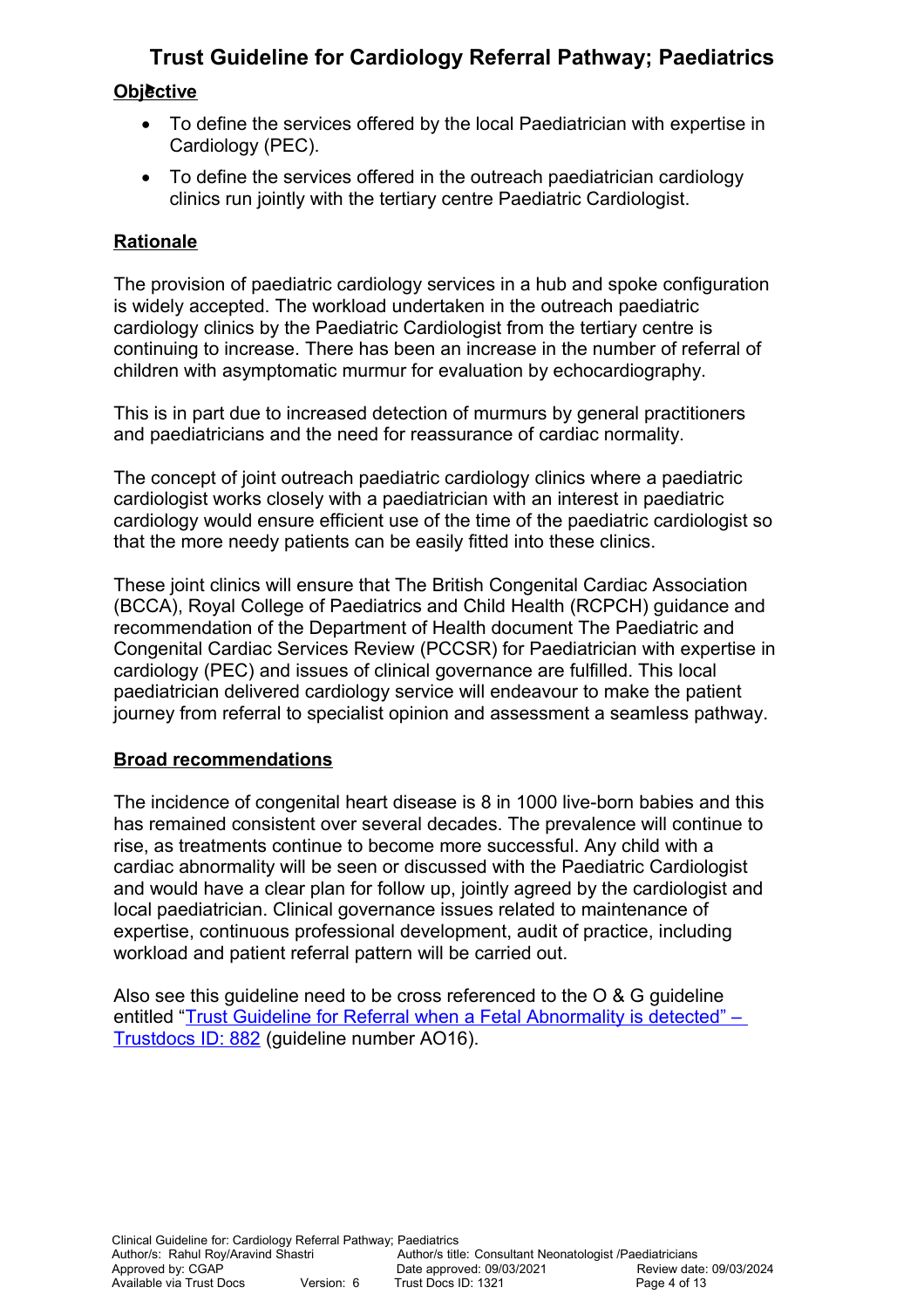## **Care Pathway- Identification to Diagnosis**



## **Useful referral details**

**Urgent assessment (immediate to 24 hrs) -** Refer to AS/RR/Cardiac physiologist 0830 to 1700 – contact via switchboard/secretary

**Out of hours -** There is no dedicated on-call service but discussion with RR/AS/cardiac physiologist can be attempted first; confirmed/strong suspicion of CHD to be discussed with GOSH

**Routine referrals** - via clinic referral letter or intranet online referral form

**GP Out-patient referrals** – Referrals for murmurs in children more than 6 months of age and referrals for chest pains, syncope and palpitations can be seen in general paediatric OP clinic (GENJL) and then referred to PEC clinic if ongoing symptoms or to tertiary clinic if any definitive cardiac diagnosis

**12 lead ECG** - This can be done by trained paediatric nurse or obtained via cardiology department after referral on ICE

**Holter monitoring** – Please first decide if it is needed (See detailed explanation of various symptoms as below); Discuss with named consultant or AS/RR/GOSH team if any doubts. If any abnormalities, d/w AS/RR/GOSH

**Exercise test** - This service is not routinely available at NNUH. In exceptional cases, under supervision of paediatric registrar or after d/w AS/RR – this could be undertaken at NNUH.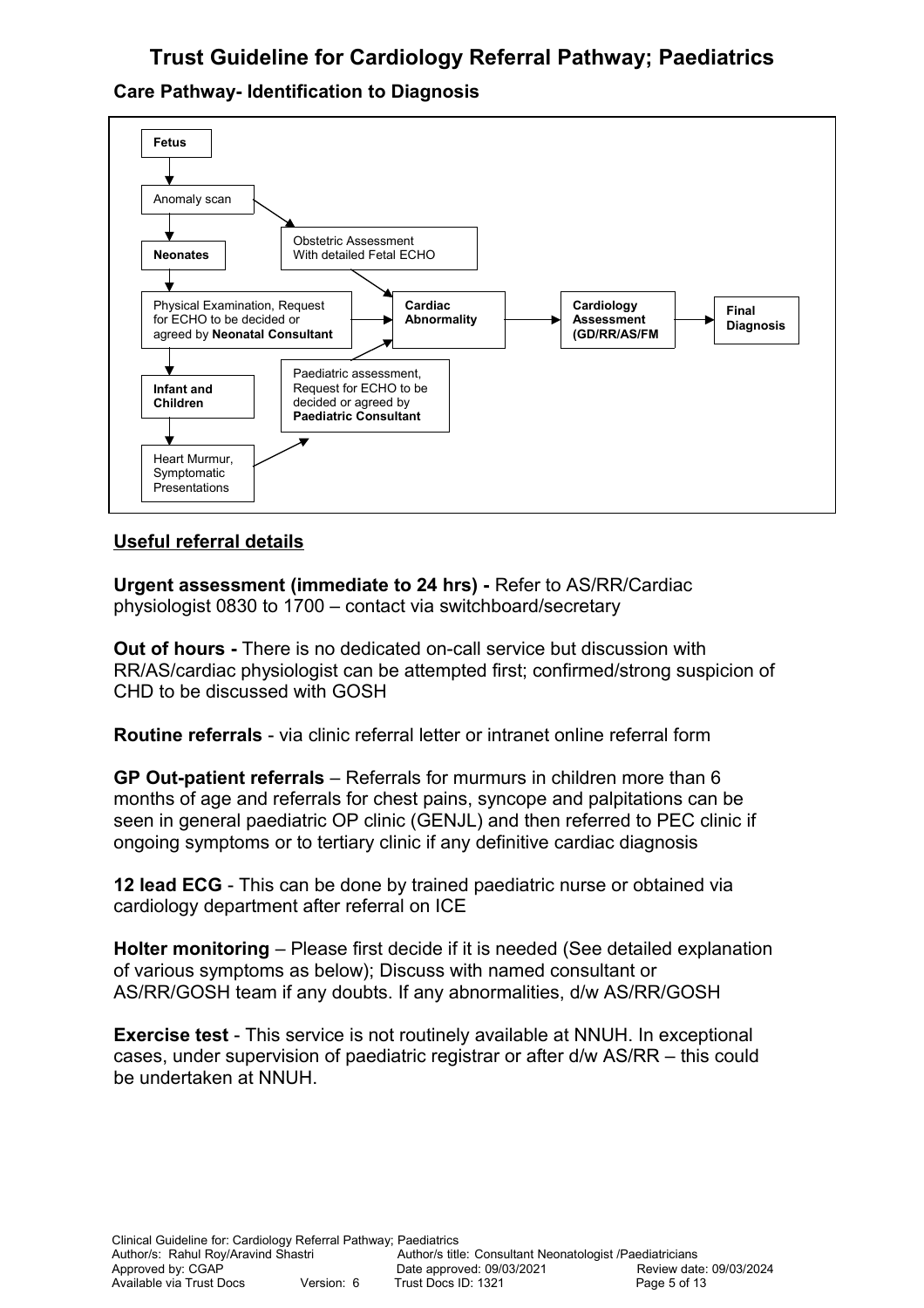### **Innocent Heart Murmur**

More the 80% of children have innocent murmurs of one type or another sometime during childhood. Only 0.8 -1% has structural congenital heart disease. When one or more of the following are present, the murmur is more likely pathologic and requires cardiac consultation and/or echocardiogram:

- Diastolic murmur
- Loud Systolic murmur i.e. grade 3/6 or with a thrill, long in duration and transmits well to other part of the chest.
- Abnormal heart sounds, systolic click or opening snap.
- Central Cyanosis.
- Abnormal peripheral pulses.
- Continuous murmur that cannot be suppressed.
- Abnormal ECG.

## **Small Midmuscular & apical Ventricular Septal Defect (VSD)**

VSD is the most common form of congenital heart defect and accounts for 20% of congenital heart disease. A VSD can be classified as a perimembranous or a muscular defect. Muscular VSD are frequently multiple. Patient with small muscular VSD are asymptomatic. A pansystolic murmur is best audible at the lower left sternal border, occasionally the murmur is early systolic. Spontaneous closure occurs frequently in small defects. Small muscular VSDs will be followed up 1-3 yearly in RR clinic till it undergoes spontaneous closure.

#### **Secundum Atrial Septal Defect (ASD)**

Three types of ASDs exist: secundum, primum and sinus venosus defect. Most common type of ASD is the secundum defect which accounts for 5-10% of all congenital heart defects. Spontaneous closure is common in the first 2-3 years.

**ASD/PFO ≤ 3mm** in size spontaneous closure occurs in majority of cases and requires no follow up.

**ASD > 3mm to 8mm** less likely to close spontaneously but can get smaller. Follow up every 6-12 months in RR/AS clinic.

**ASD ≥ 8mm** rarely closes spontaneously.

#### **Primum ASD and sinus venosus ASD – to be seen GD/FM clinic**

Most children with an ASD remain asymptomatic. Those who become symptomatic with recurrent lower respiratory tract infections or have a large ASD can be closed by trans catheter occlusion device/surgery around 3-5 years age. They would be referred GD/FM.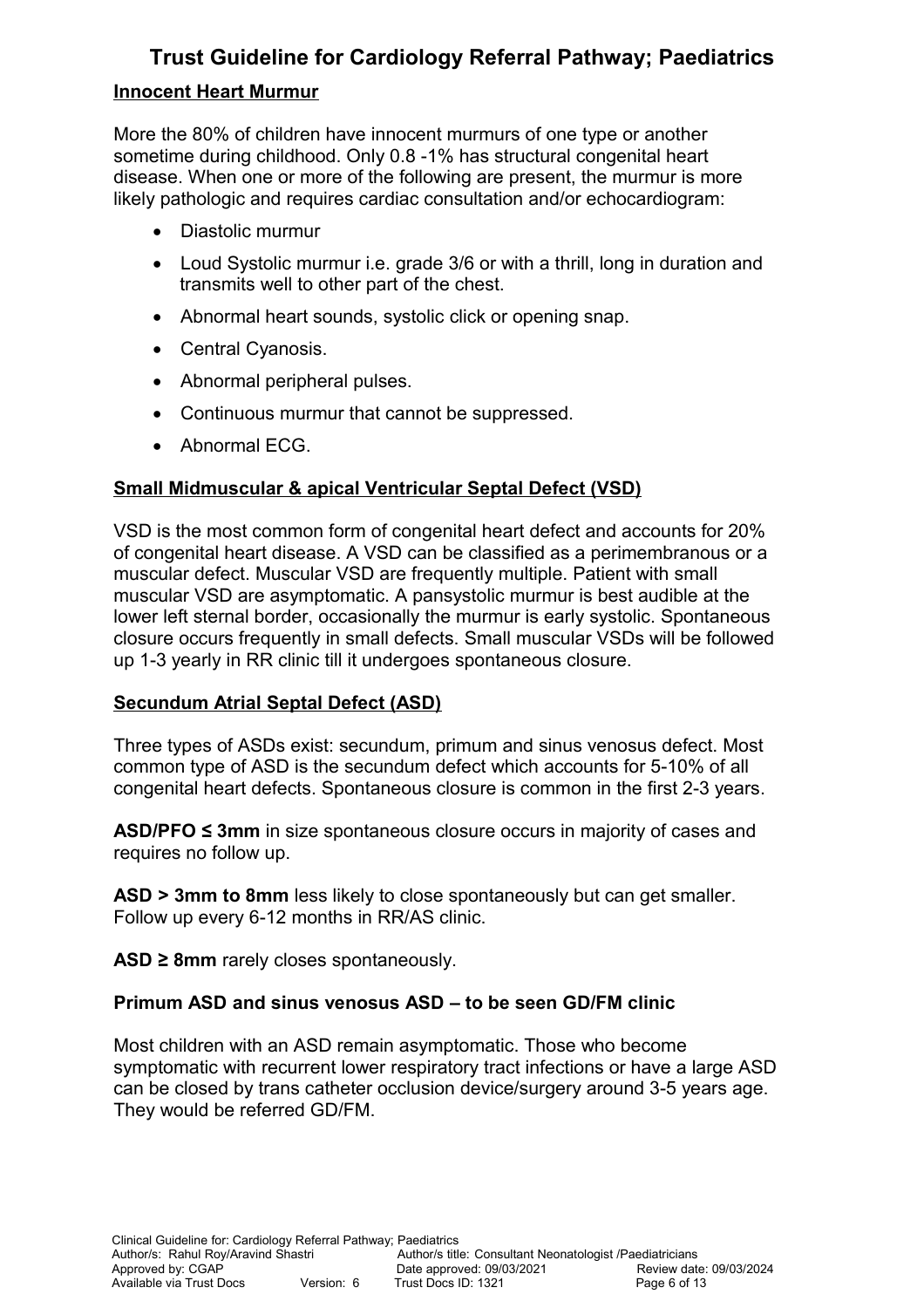# **Pulmonary Stenosis (PS)**

PS occurs in 8% to 12% of all congenital heart defects. PS may be valvar (90%), subvalvar or supravalvar. Pulmonary valve leaflets may be thin or thickened with restricted systolic motion.

Classification of stenosis:

Velocity < 2 m/s – very mild PS 2-3 m/s – Mild PS 3 to < 4 m/s – moderate PS > 4 m/s – severe PS

Children with mild PS are completely asymptomatic. Mild PS is usually not progressive but may improve over time. Mild to moderate PS will be followed up in RR/AS clinic every 4 -18 months.

# **Aortic Stenosis (AoS)**

AS occurs in 3% to 6% of all congenital heart defects. AS may be valvar (70%), subvalvar or supravalvar.

Classification of stenosis:

Velocity < 2 m/s – mild AS < 4 m/s – moderate AS > 4 m/s – severe AS

Most children with mild to moderate AS are asymptomatic. Chest pain, syncope, and even sudden death may occur in children with severe AS. AS can progressively worsen with time. Mild AS will be followed up every 6 -18months in RR/AS clinic.

# **Bicuspid Aortic valve**

Valvar AS may be caused by a bicuspid aortic valve with fused commissures hence need follow up every 1 – 3 years in RR/AS clinic.

# **Mitral Valve Prolapse (MVP)**

The mitral valve leaflets are thick and redundant. The posterior leaflet prolapses more commonly than anterior leaflet. Mild Mitral Regurgitation (MR) is occasionally demonstrated. MVP with or without mild MR will be followed up 1-2 yearly in RR/AS clinic.

The majority of patients are asymptomatic but history of non-exertional chest pain, palpitation, and rarely syncope may be elicited.

Symptomatic patients and those with severe MR will be followed up in tertiary clinic.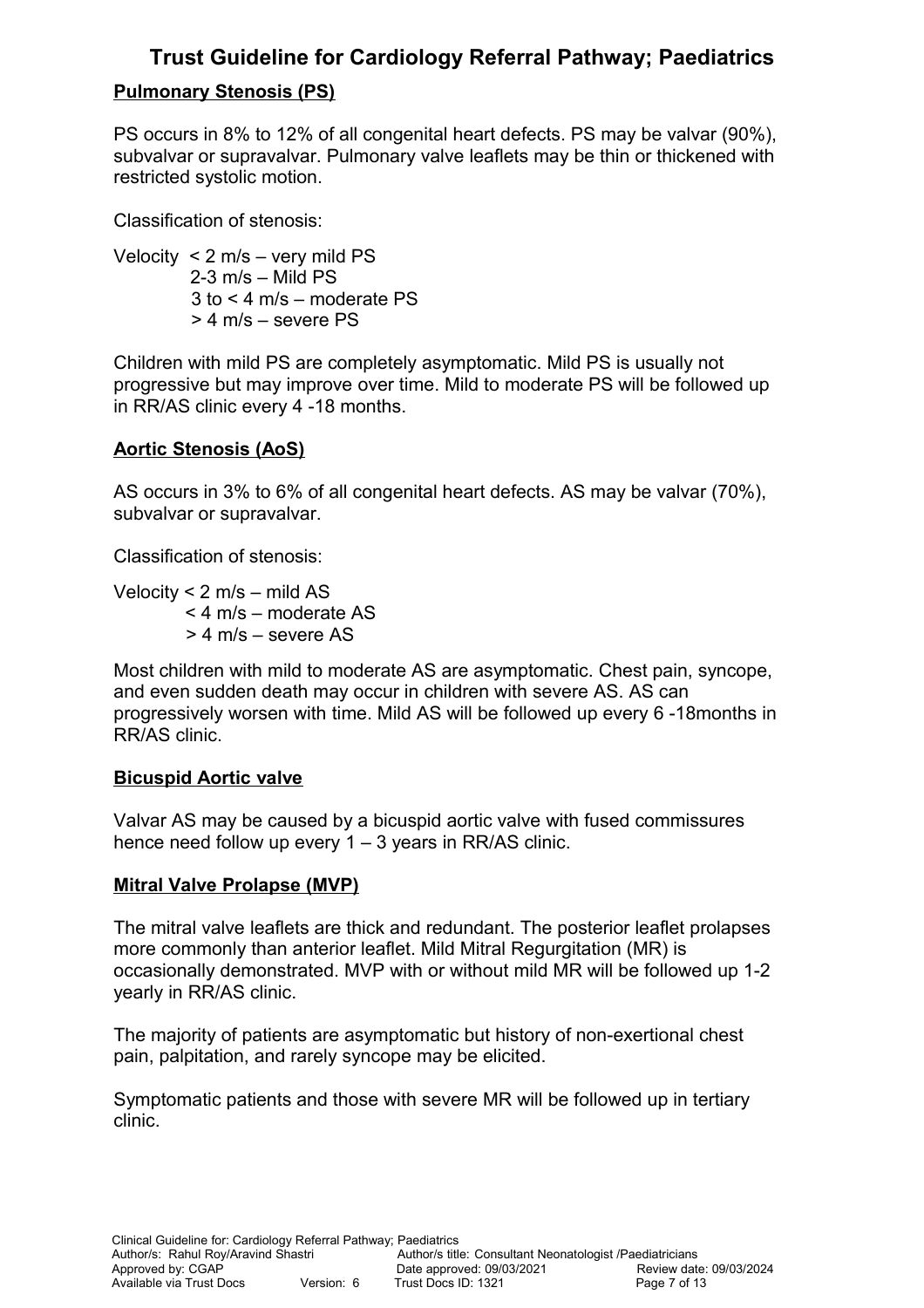# **Tricuspid and Pulmonary regurgitation (TR and PR)**

Mild TR without any dilation of the right atrium and right ventricle do not need follow up in cardiac clinic. Mild PR without any dilatation of right ventricle or enlargement of main pulmonary artery also doesn't need follow up in cardiac clinic.

## **Antenatally diagnosed vascular rings (Double aortic arch and Right arch with Aberrant Left subclavian artery)**

No other extra-cardiac diagnosis – Follow up with AS/RR with one f/u with GD/FM

Other non-cardiac diagnosis needing follow up – F/u with relevant named consultant.

## **Antenatally diagnosed major CHD**

Prematurity < 34 weeks or other important non-cardiac diagnosis - please arrange follow up with named neonatal consultant.

Cardiac diagnosis only - refer to RR/AS for local follow up.

## **Chronic lung disease of prematurity**

Patients needing O2 after 36 weeks of corrected age and are due to be discharged home on Oxygen need to have an echocardiographic assessment prior to discharge for following indications

- Baseline echocardiogram ensuring normal intra-cardiac anatomy and also to see if previously diagnosed conditions like PDA have resolved completely.
- If any evidence of pulmonary hypertension.
- If pulmonary hypertension, to understand the pulmonary venous anatomy in more details.
- $\bullet$  If O2 requirement worsening after discharge, repeat ECHO in 4 months; if persistent O2 even at 1 year of age, another echocardiogram can be requested.
- Those needing HHFNC treatment at 36 weeks CGA or significant O2 ( > 1L/min) even at 36 weeks CGA will need earlier ECHO ( between 35-36 weeks).

## **Family History of Congenital Heart Disease/Inherited cardiac conditions**

• Please Refer to table 1 and key messages at the end of table

## **Chest pain**

Chest pain is relatively common in children but extremely rarely cardiac in origin. Careful history and examination particularly palpation of the chest is essential to exclude musculoskeletal causes e.g costochondritis. Gastrointestinal disorders e.g gastrointestinal reflux and respiratory problems can also cause chest pain.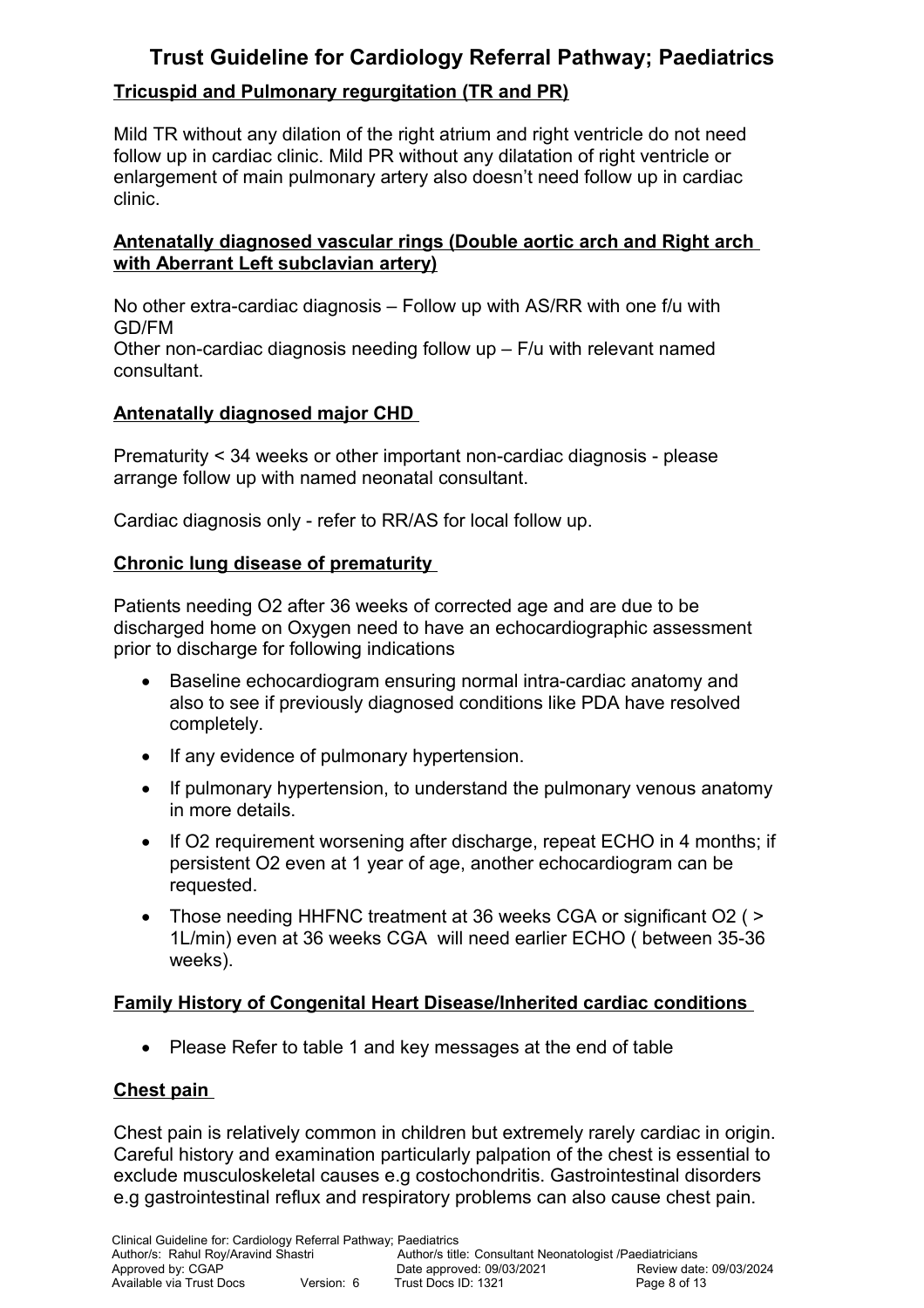Chest pain can be associated with structural lesions of the heart, in particular aortic stenosis, aortic dissection (Marfan's syndrome) and mitral valve prolapse. Tachyarrhythmias like Supraventricular Tachycardia (SVT), Ventricular Tachycardia (VT) can cause chest pain along with palpitation and breathlessness. Pericardial disease such as acute pericarditis and postpercardiotomy syndrome can cause chest pain.

# **Palpitation**

Palpitation is one of the most common cardiac symptoms and but poorly correspond to demonstrable abnormalities. However, palpitation may indicate the possible presence of serious cardiac arrhythmias.

Careful and detailed history should be taken. The nature and onset of palpitation, relationship to exertion, associated symptoms, personal drinking habits and family history of sudden death, syncope, or arrhythmias should be enquired.

A routine 12 lead ECG should be taken to exclude prolonged QTc interval, WPW pre-exitation or AV block. A 24 -72 hour Holter monitoring is usually helpful in making a diagnosis of the rhythm if palpitation occurs frequently. When palpitation occurs infrequently, long term event monitoring is indicated. Investigations are helpful for reassuring patients and family if the patient has identified symptoms during the recording period with no evidence of significant cardiac arrhythmias or an AV conduction disturbance identified. This patients and families can be reassured and need no cardiac follow up.

# **Syncope**

Syncope is a common problem in children and adolescents between the ages of 8 and 18 years. Before the age of 6 years, syncope is unusual except in the setting of seizures, breath holding and cardiac arrhythmias. The vast majority of syncope in children and adolescents are benign, resulting from vasovagal episodes, hyperventilation, orthostatic hypotension, and breath holding. Cardiovascular causes of syncope are rare in adolescence, but it is important to be aware of them, as they are potential causes of sudden death. Cardiac causes of syncope include structural lesions, myocardial dysfunction, and arrhythmias, including long QT syndrome.

Syncope in response to loud noise, fright, emotional stress, during exercise, whilst supine, associated with tonic-clonic or abnormal movements and family history of sudden death in young person are strong 'warning bells' from the history.

#### **The key to the diagnosis of syncope is to take a careful and detailed history**.

The most important investigation is a 12 lead ECG. The ECG should be inspected for arrhythmias, a long QTc interval, WPW pre-excitation, heart block and abnormalities suggestive of cardiomyopathies. Holter monitoring is usually unhelpful, as symptoms almost never occur in the 24-72 hour period while the monitor is worn. Unless the child has other cardiac signs and symptoms, or any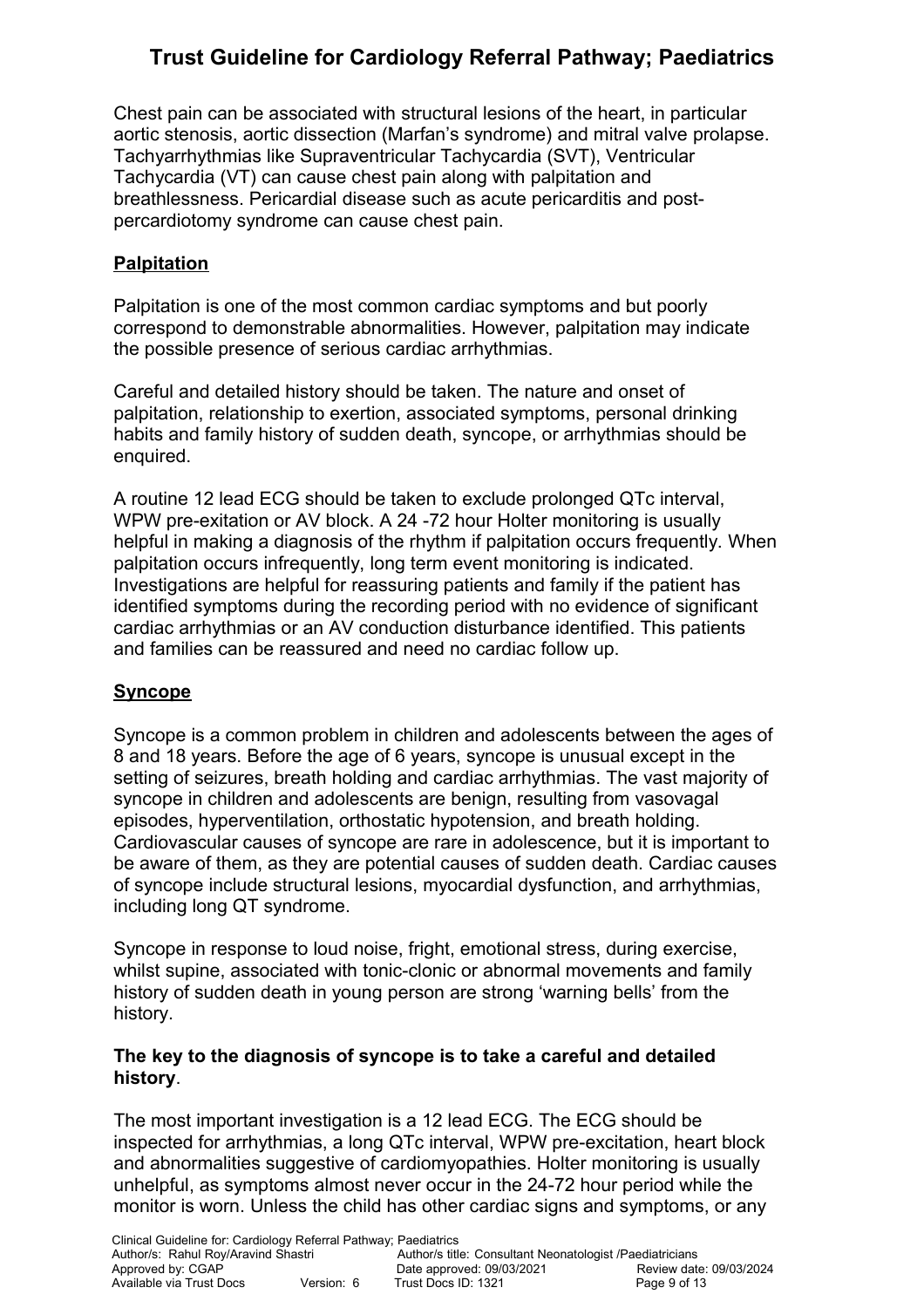of the warning bells from history, an echocardiogram will almost certainly be normal. EEG is often performed on children with syncope to 'exclude epilepsy'; this is rarely helpful for even in children with epilepsy as the EEG will usually be normal between attacks.

If there is good history for vasovagal syncope and the 12 lead ECG is normal, usually no further investigation and simple reassurance is all that is usually required. Increased dietary salt and fluid intake can be encouraged and advice on posture (i.e. crossing the legs and folding the arms) when prodromal symptoms are experienced whilst standing can be helpful. Low dose Fludrocortisone can be tried in some cases.

# **Inherited Cardiac Conditions (ICCs)**

Inherited cardiac conditions (ICCs) can affect people of any age and can be life threatening. ICCs are a group of largely monogenic disorders affecting the heart muscle, its conducting system and vasculature. For many families, the first indication there's a problem is when someone dies suddenly with no obvious cause or explanation. Inherited cardiac conditions are caused by a fault (or mutation) in one of more of our genes. If one of the parents has a faulty gene, there's a 50:50 chance the child could inherit it. Where an index case is identified, screening will be offered to first degree relatives, and cascaded to others as deemed necessary on the basis of risk

The most common inherited heart conditions are:

## **Inherited heart rhythm disturbances, for example:**

- [Long QT syndrome \(LQTS\)](https://www.bhf.org.uk/heart-health/conditions/long-qt-syndrome)
- [Brugada syndrome](https://www.bhf.org.uk/heart-health/conditions/brugada-syndrome)
- [Catecholaminergic polymorphic ventricular tachycardia \(CPVT\)](https://www.bhf.org.uk/heart-health/conditions/cpvt)

## **Cardiomyopathies, for example:**

- [Hypertrophic cardiomyopathy](https://www.bhf.org.uk/heart-health/conditions/cardiomyopathy/hypertrophic-cardiomyopathy)
- [Dilated cardiomyopathy](https://www.bhf.org.uk/heart-health/conditions/cardiomyopathy/dilated-cardiomyopathy)
- Restrictive cardiomyopathy
- [Arrhythmogenic right ventricular cardiomyopathy](https://www.bhf.org.uk/heart-health/conditions/cardiomyopathy/arrhythmogenic-right-ventricular-cardiomyopathy)

## **Inherited Arteriopathies, for example:**

- Marfan syndrome
- Ehlers-Danlos syndrome
- Loeys-Dietz syndrome

## **Muscular Dystrophies**

- Emery-Drefuss muscular dystrophy
- Myotonic dystrophy

Clinical Guideline for: Cardiology Referral Pathway; Paediatrics Author/s: Rahul Roy/Aravind Shastri **Author/s title: Consultant Neonatologist /Paediatricians**<br>Approved by: CGAP **COLOGISTS** Date approved: 09/03/2021 Review date: 09/03/2024 Approved: 09/03/2021 Review date: C<br>
Version: 6 Trust Docs ID: 1321 Page 10 of 13 Available via Trust Docs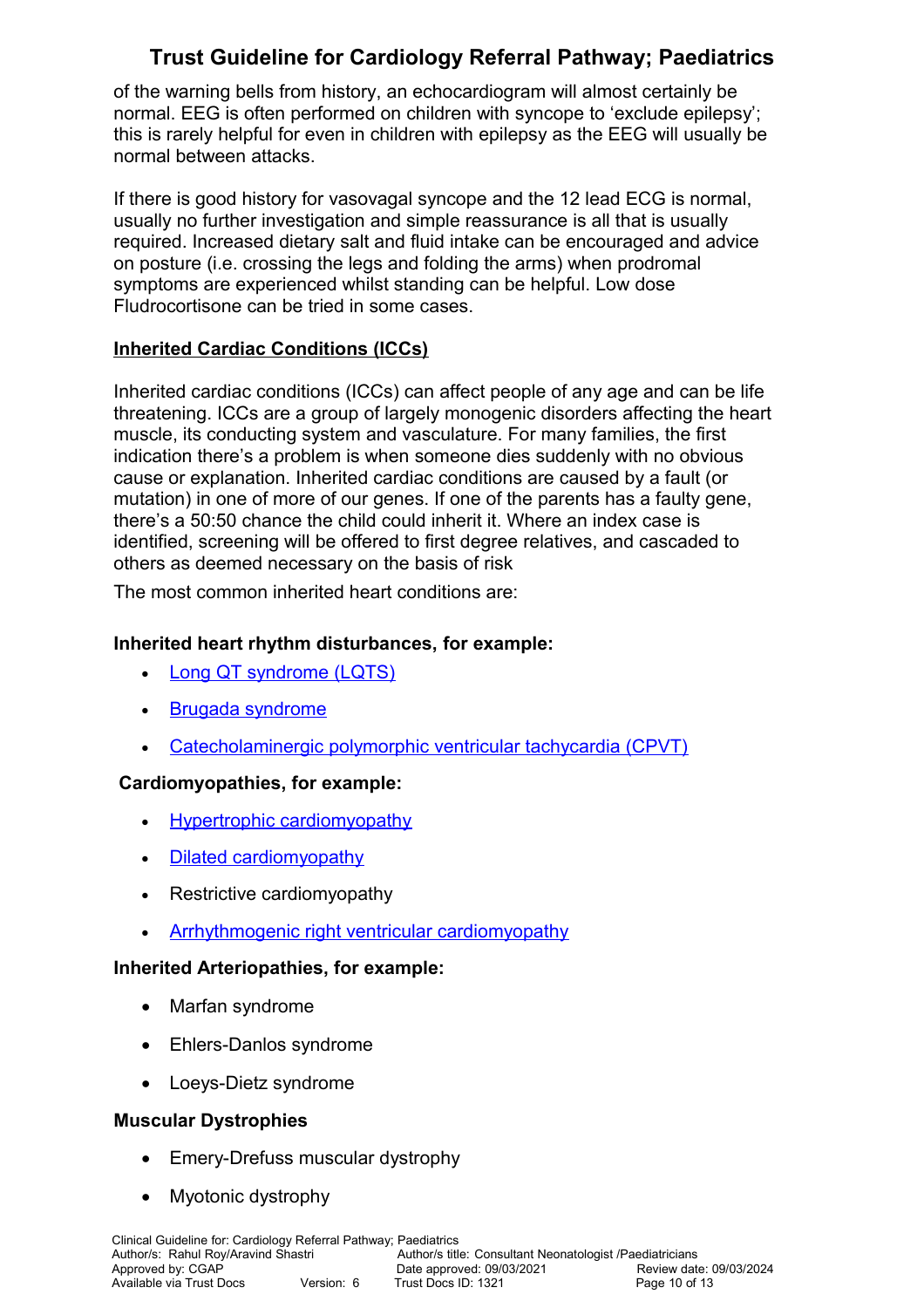After assessment by the local PEC, all patients with suspected ICCs and/ or at risks of sudden cardiac death will be referred or discussed with GD/FM regarding on going management. Need for referral to the inherited cardiac disease specialist services in Great Ormond Street Hospital, London will be decided by GD/FM.

### **Clinical audit standards**

1. Referral to the Paediatrician cardiology clinic (RR/AS) should strictly comply with the cardiology referral pathway.

#### **Summary of development and consultation process undertaken before registration and dissemination**

This guideline was drafted by Dr Rahul Roy on behalf of the Paediatric directorate and modified by Dr Rahul Roy/Aravind Shastri in Oct 2019. During its development it has been circulated and presented to the consultant paediatric cardiologist, neonatologist and paediatrician for comments. The guideline was reviewed by Cardiologist from GOSH Dr Graham Derrick in Sept 2015. It was reviewed again in 2019 where only minor amendments were made.

#### **Distribution list / dissemination method**

#### Trust Intranet

#### **References and source documents**

- 1. Paediatric and Congenital Cardiac Services Review report. Department of Health, December 2003. [http://www.](http://www/)dh.gov.uk/prod\_consum\_dh/groups/dh\_digitalassets/@dh/@e n/documents/digitalasset/dh\_4070818.pdf
- 2. Wagstaff MH, Rigby ML, Redington AN. Increasing workload and changing referral patterns in paediatric cardiology outreach clinics: implications for consultant staffing. Heart 1998; 79:223-4
- 3. Pushparajah K, Garvie D, Hickey A, Qureshi SA. Managed Care Network for the assessment of cardiac problems in children in a district general hospital: a working model. Arch Dis Child 2006;91:892-5
- 4. Myung K. Park. Paediatric cardiology for practitioners, 6<sup>th</sup> Edition.2014 Elsevier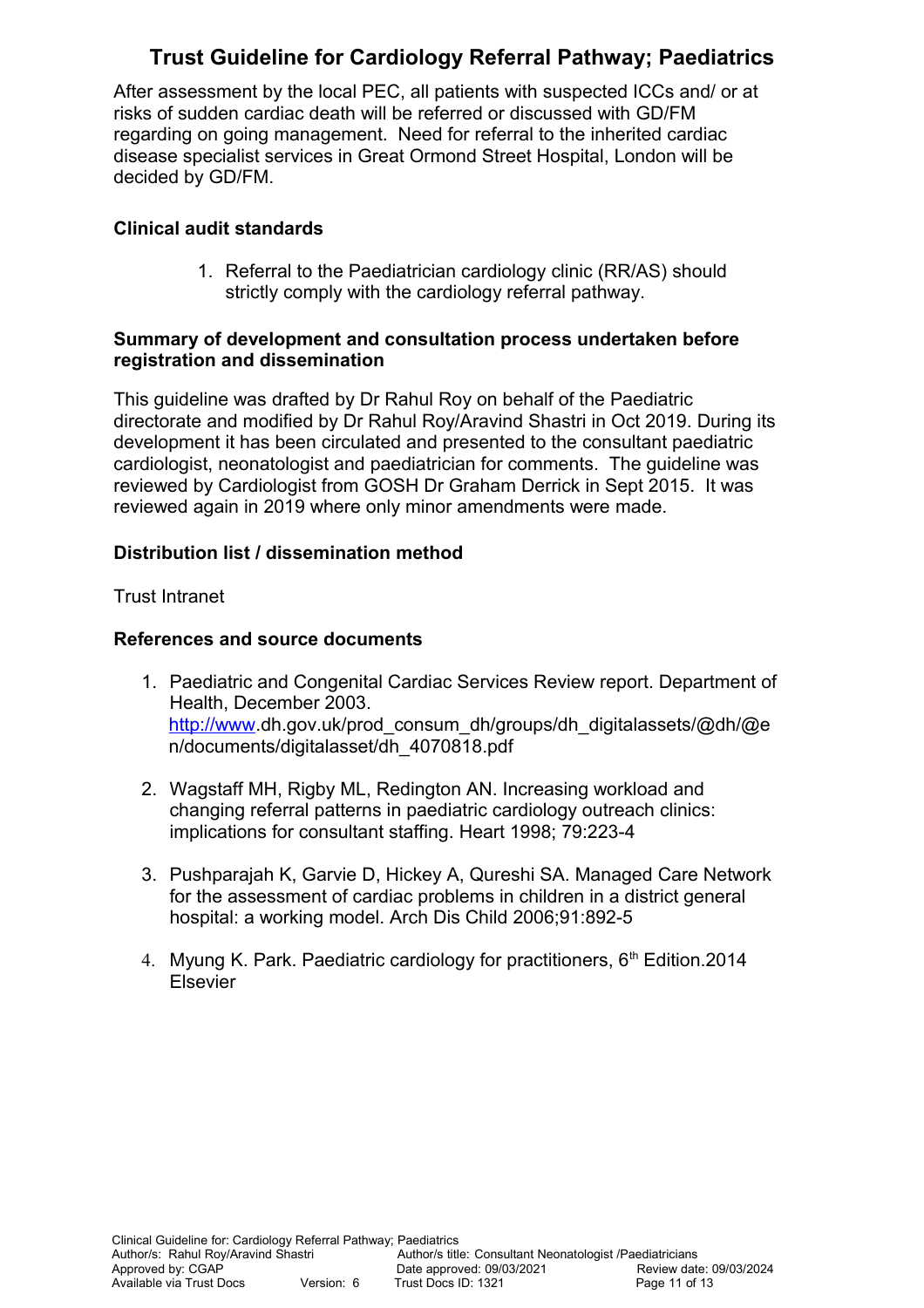## **Appendix 1 - Cardiology Referrals for family history of CHD**

| <b>CHD in First degree</b><br>relative or multiple<br>second degree<br>relatives    | Fetal<br>medicine(F<br>M) unit<br><b>ECHO</b> at<br><b>NNUH</b> | Fetal<br>Cardiologist<br><b>ECHO</b> at<br><b>GOSH</b> | Postnatal<br>(NIPE)Examination<br>and Pulse-oximetry                                                  | Postnatal<br><b>ECHO/investigations for baby</b>                                                              |
|-------------------------------------------------------------------------------------|-----------------------------------------------------------------|--------------------------------------------------------|-------------------------------------------------------------------------------------------------------|---------------------------------------------------------------------------------------------------------------|
| <b>VSD/PDA/AVSD</b><br>needing<br>intervention/surgery                              | Yes                                                             | No<br>Refer if any<br>concerns in<br>FM-scan           | As standard                                                                                           | No                                                                                                            |
| ASD needing<br>surgery/intervention                                                 | Yes                                                             | No                                                     | As standard                                                                                           | Routine ECHO in 3 months**<br>Request Cardiac<br>Physiologist ECHO)                                           |
| Family h/o Pulmonary<br>stenosis/Aortic<br>stenosis                                 | Yes                                                             | No                                                     | As standard                                                                                           | No                                                                                                            |
| Family h/o Aortic<br>stenosis related to<br>bicuspid aortic valve                   | Yes                                                             | No                                                     | As standard                                                                                           | Refer to AS/RR routinely                                                                                      |
| Transposition of great<br>vessels                                                   | Yes                                                             | No                                                     | As Standard                                                                                           | No                                                                                                            |
| Tetralogy of<br>Fallot/Truncus                                                      | Yes                                                             | No                                                     | As standard                                                                                           | No                                                                                                            |
| <b>TAPVD</b>                                                                        | Yes                                                             | Yes                                                    | As standard                                                                                           | No                                                                                                            |
| Hypoplastic left heart<br>syndrome (HLHS) or<br>Hypoplastic right heart<br>syndrome | Yes                                                             | No/discuss if<br>any concerns                          | Keep baby for<br>24hrs, check<br>femorals at<br>discharge; Open<br>access to CAU for<br>4weeks        | Request Cardiac physiologist<br>br AS/RR ECHO                                                                 |
| <b>Coarctation of Aorta</b>                                                         | Yes                                                             | No/discuss if<br>any concerns                          | Keep baby for<br>24hrs, check<br>femorals at<br>discharge; Open<br>access to CAU for<br><b>Aweeks</b> | Request Cardiac physiologist<br>or AS/RR ECHO                                                                 |
| Cardiomyopathy/Chan<br>nelopathy in first<br>degree relatives only                  | Yes                                                             | No                                                     | As standard; ECG<br>24 hrs later                                                                      | Refer to AS/RR as per<br>cardiology pathways                                                                  |
| Bicuspid aortic<br>valve/Aortopathy in<br>first degree relative                     | Yes                                                             | No                                                     | As Standard                                                                                           | Refer to AS/RR as per<br>cardiology pathways                                                                  |
| WPW syndrome in<br>first degree relative                                            | No                                                              | No                                                     | As standard                                                                                           | Request ECG at 4 weeks<br>and review by named<br>consultant; if normal<br>discharge<br>Refer only if abnormal |
| Heart murmurs in<br>family***                                                       | No                                                              | No                                                     | As standard                                                                                           | No                                                                                                            |